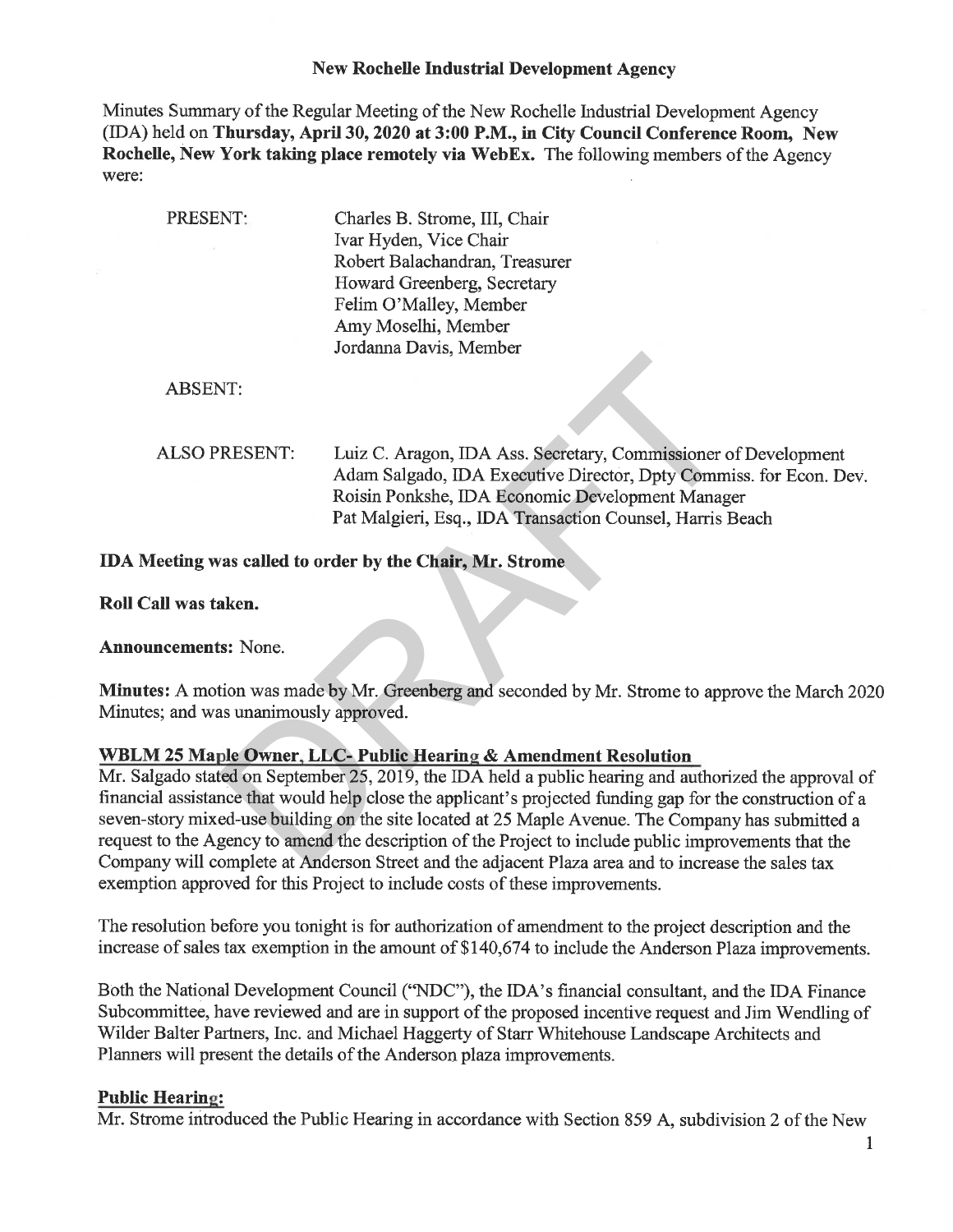## New Rochelle Industrial Development Agency

York General Municipal Law. Notifications for this hearing appeared in the Journal News on April 18, 2020. The public hearing was opened to members of the public who wish to comment or speak in favor or opposition of the project.

The following members of the public provided comments, fall public comments can be viewed: https://newrochelle.granicus.com/MediaPlayer.php?view id=2&clip id=1645

Michael Yellin 38 Lakeside Drive New Rochelle (Letter submitted, attached hereto)

There being no more speakers, the Chair, Mr. Strome closed the hearing for this project.

The Board provided question and comment.

A motion to approve was made by Mr. Greenberg and seconded by Mr. Balachandran. All in favor, the motion passed.

# Sales Tax Exemption Tolling & Extensions- Resolution

Mr. Salgado stated the resolution in front of the Board is for the reinstatement, renewal and extension of sales and use tax exemption time periods with respect to several IDA projects previously authorized by the IDA in response to the COVID-19 virus pandemic which resulted in prohibition against certain constmction activities and has caused a delay in construction timelines. For the projects 22 Burling Lane, Watermark Pointe, 600 North, and 2 Hamilton Avenue the extension is for 6 months to and including October 31, 2020. For the list of authorized projects in the resolution, the extension is for 6 months from the date of expiration. ided question and comment.<br>
Frove was made by Mr. Greenberg and seconded by Mr. Balachandran<br> **nprion Tolling & Extensions- Resolution**<br>
ted the resolution in front of the Board is for the reinstatement, renew<br>
x exemption

The Board provided question and comment.

A motion to approve was made by Mr. Strome and seconded by Ms. Mosethi. All in favor, the motion passed.

## Anchin Block & Anchin LLP Contract- Resolution

Mr. Salgado stated that the resolution in front of the Board is for the authorization to enter into an Agreement with Anchin, Block & Anchin for the purposes of providing economic opportunity and nondiscrimination policy compliance monitoring services, pursuant to the proposal submitted and included in your packets. The City issued an RFP for these services and Anchin, Block & Anchin had the highest scoring proposal based on the committee review. The resolution is for a three year contract that authorizes payment of \$60,000 a year, this amount for 2020 is available in the consultant line of the 2020 budget.

Brian Sanvidge of Anchin, Block & Anchin presented the details.

The Board provided question and comment.

A motion to approve was made by Mr. Greenberg and seconded by Mr. Hyden. All in favor, the motion passed.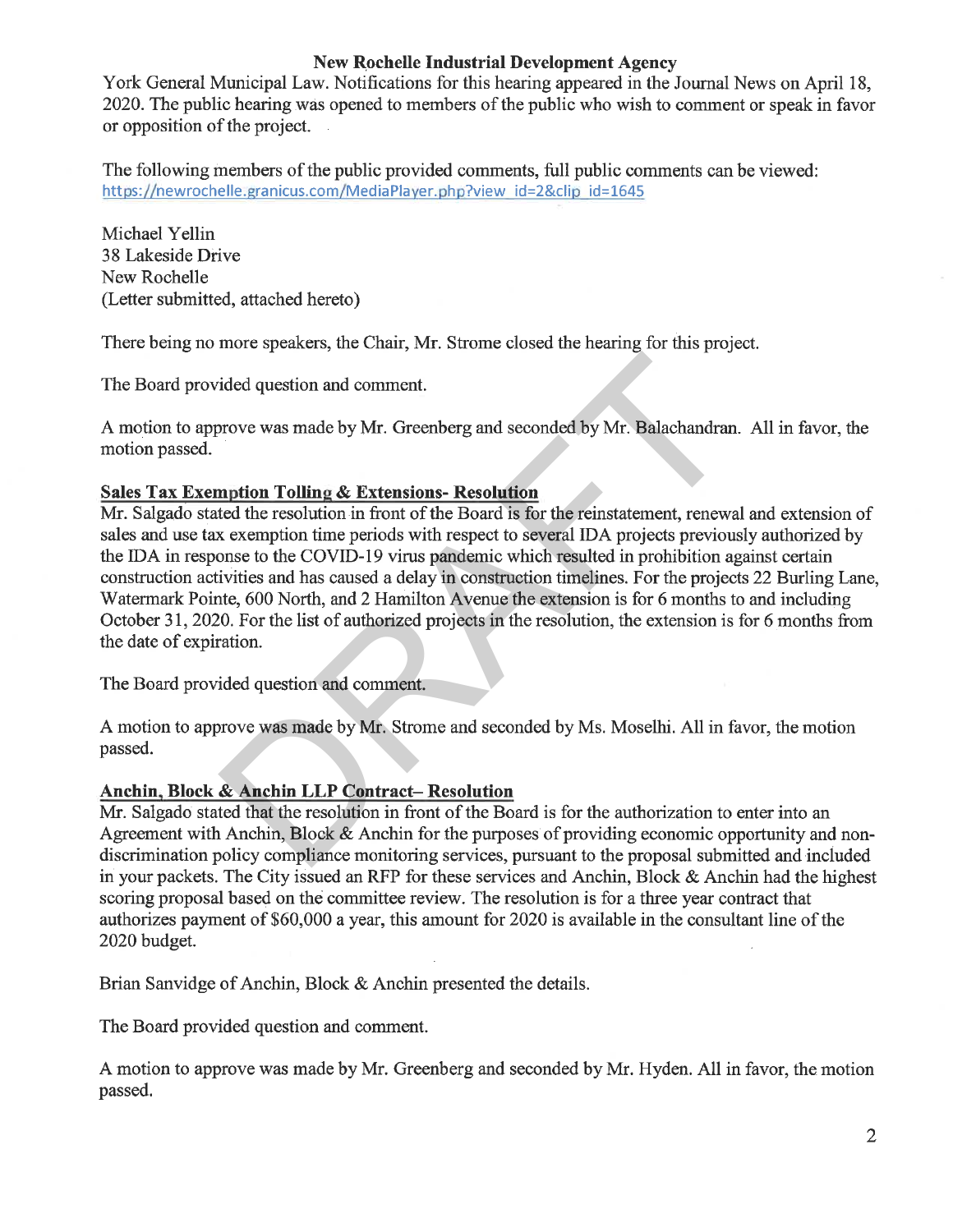### New Rochelle Industrial Development Agency Westhab Contract Amendment- Resolution

Mr. Salgado stated that the resolution in front of the Board is for the authorization to amend the existing contract with Westhab to include the implementation of a pre-apprenticeship class through Pathways 2 Apprenticeship. The amendment authorizes Westhab to enter into an agreement with Pathways 2 Apprenticeship and authorizes the expenditure of \$100,000 for these services, these funds are available in the 2020 Job Training budget line item.

Melissa Shetler, Executive Director of Pathways 2 Apprenticeship and Tracy Rhett, Assistant Vice President, Youth and Employment Services of Westhab presented the details.

The Board provided question and comment.

A motion to approve was made by Mr. Strome and seconded by Mr. Hyden. All in favor, the motion passed.

# **Adoption of PAAA Policies- Resolution**

Mr. Salgado stated that this item pertains to the re-adoption of the IDA policies as required under the Public Authorities Accountability Act, all policies are remaining the same.

A motion to approve was made by Mr. Greenberg and seconded by Mr. O'Malley. All in favor, the motion passed.

# Appointment of Board Officers- Resolution

The resolution in front of the Board nominates and elects the following slate of Officers for the year 2020:

Charles B. Strome III, Chair Ivar Hyden, Vice-Chair Robert Balachandran, Treasurer Howard Greenberg, Secretary Luiz C. Aragon, Assistant Secretary

A motion to approve was made by Mr. O'Malley and seconded by Ms. Moselhi. All in favor, the motion passed. AA Policies-Resolution<br>ted that this item pertains to the re-adoption of the IDA policies as recess<br>Accountability Act, all policies are remaining the same.<br>Frove was made by Mr. Greenberg and seconded by Mr. O'Malley. A<br>

# **Appointment of Committee Members- Resolution**

Mr. Strome stated that he would like to appoint all members of the IDA to the audit, finance, and governance committees, except in the case of the audit committee on which the treasurer shall not serve.

A motion to approve was made by Mr. Balachandran and seconded by Mr. Hyden. All in favor, the motion passed.

# New Business/Discussion:

None.

Next Meeting: Wednesday May 27, 2020

Adjournment: Mr. Strome made a motion to adjourn the meeting, seconded by Mr. O'Malley. All in favor, the motion passed.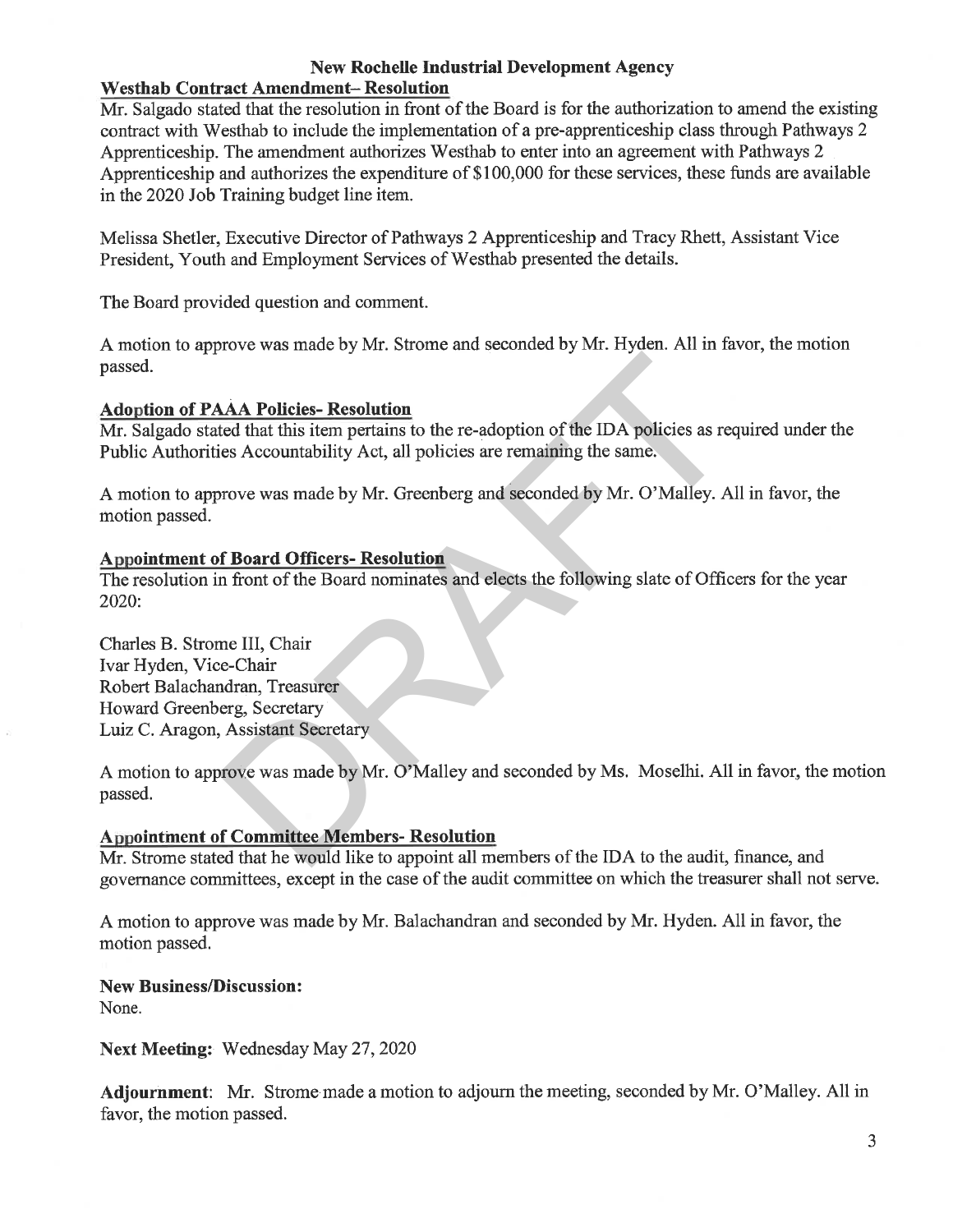### NRAJ Statement New Rochelle IDA WBLM 25 Maple Owner Anderson Plaza Community Connection April 30, 2020

Michael Yellin, 38 Lakeside Drive. Thank you for this opportunity to provide testimony at this hearing.

I am co-chair of the New Rochelle Alliance for Justice, an alliance of faith, community, and labor groups organizing for equitable development and equitable power sharing in New Rochelle. The New Kochelle Alliance for Justice, an alliance of faith, community<br>reganizing for equitable development and equitable power sharing in<br>types sharing in and of our city's "diversity and inclusion," yet, without racial e

We are all proud of our city's "diversity and inclusion," yet, without racial equity, our city will fail to meet its full potential.

COVID-19 has laid bare the inequities of our country for all to see with the working poor and people of color bearing the brunt of the pandemic. This is true in New Rochelle as well.

This hearing comes as the City is on the brink of reaching a milestone. Plans for the maximum allowed number of residential units in the rezoned downtown will soon be approved.

The IDA has been an integral part of that success.

With this achievement, now is a good time to pause and reflect. Is the IDA fulfilling its mission to promote economic vitality, prosperity, and to improve the standard of living for ALL New Rochelle residents?

The available data provided by the Development Department is irrefutable. We have a long way to go.

 $\mathbf{1}$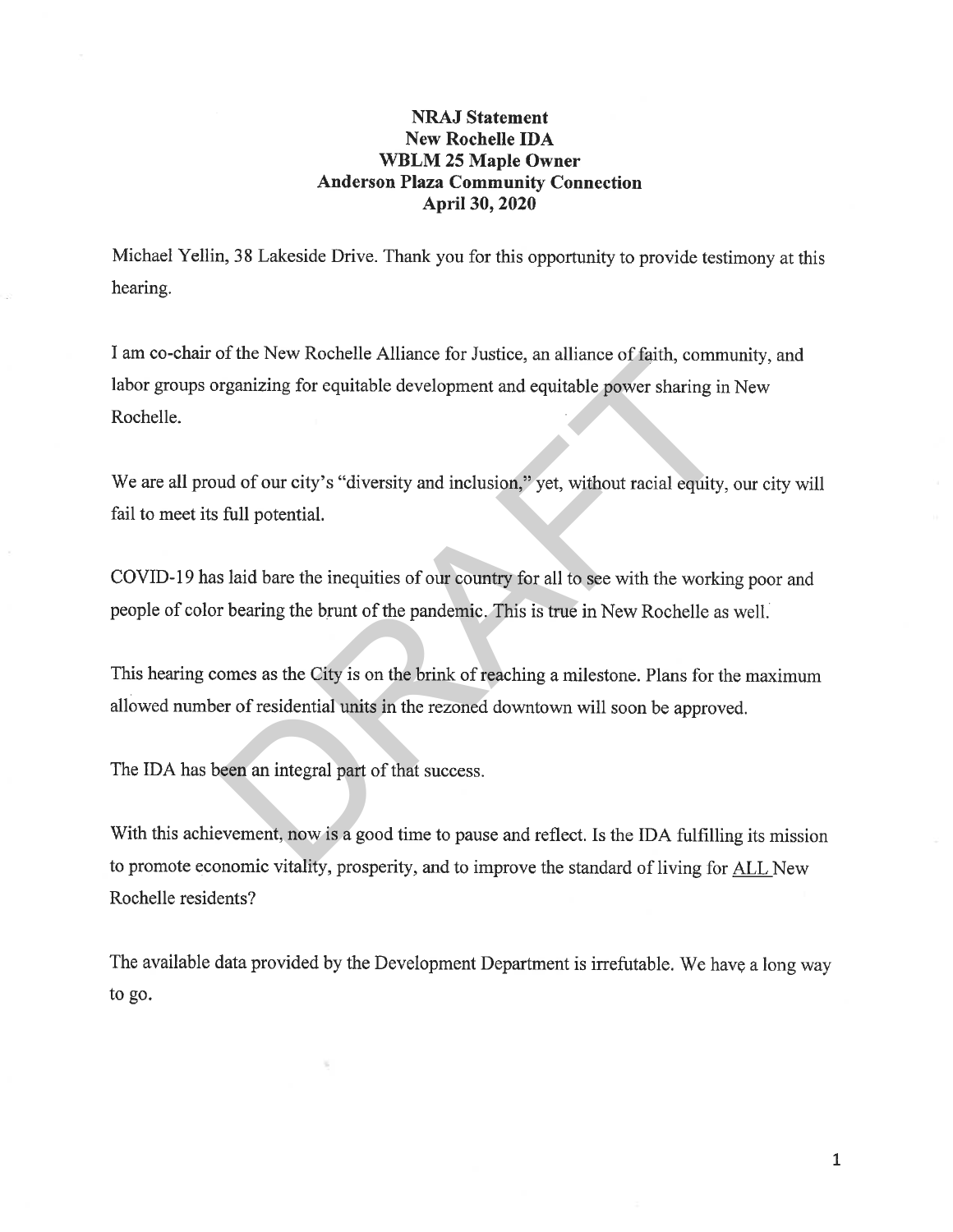On the agenda today is a presentation by a reputable firm to do compliance work to ensure developers are living up to the goals of the Economic Opportunity and Non-Discrimination Policy.

Also on the agenda is a presentation by Westhab on Pathways to Apprenticeship, a program that makes it possible for local residents to gain lifelong careers in the unionized building trades, earning good wages with health care coverage, pensions and more.

These are two important steps forward. We congratulate you for taking them and urge you to do more.

Construction is a dangerous industry.

Unfortunately, there has been one fatality and numerous injuries on IDA supported projects. The most recent took place on Monday at the 14 LeCount Place project.

The best way to ensure safe jobsites, and fulfill your mission, is to:

1) Strengthen the UTEP apprenticeship language to mandate that all contractors participate in federal or state-approved apprenticeship programs with a record of a successful number of graduates over a 5-year period for all construction trades in which they employ workers, and; important steps forward. We congratulate you for taking them and u<br>
s a dangerous industry.<br>
there has been one fatality and numerous injuries on IDA supported<br>
ok place on Monday at the 14 LeCount Place project.<br>
o ensure

2) Require that either prevailing wages be paid or that developers negotiate a Project Labor Agreement with the Westchester Buildingand Construction Trades Council.

Other IDA'S in communities that compete with New Rochelle for business require these things: Rockland County, Nassau County and the Town of Hempstead to name a few. You can too.

Thank you.